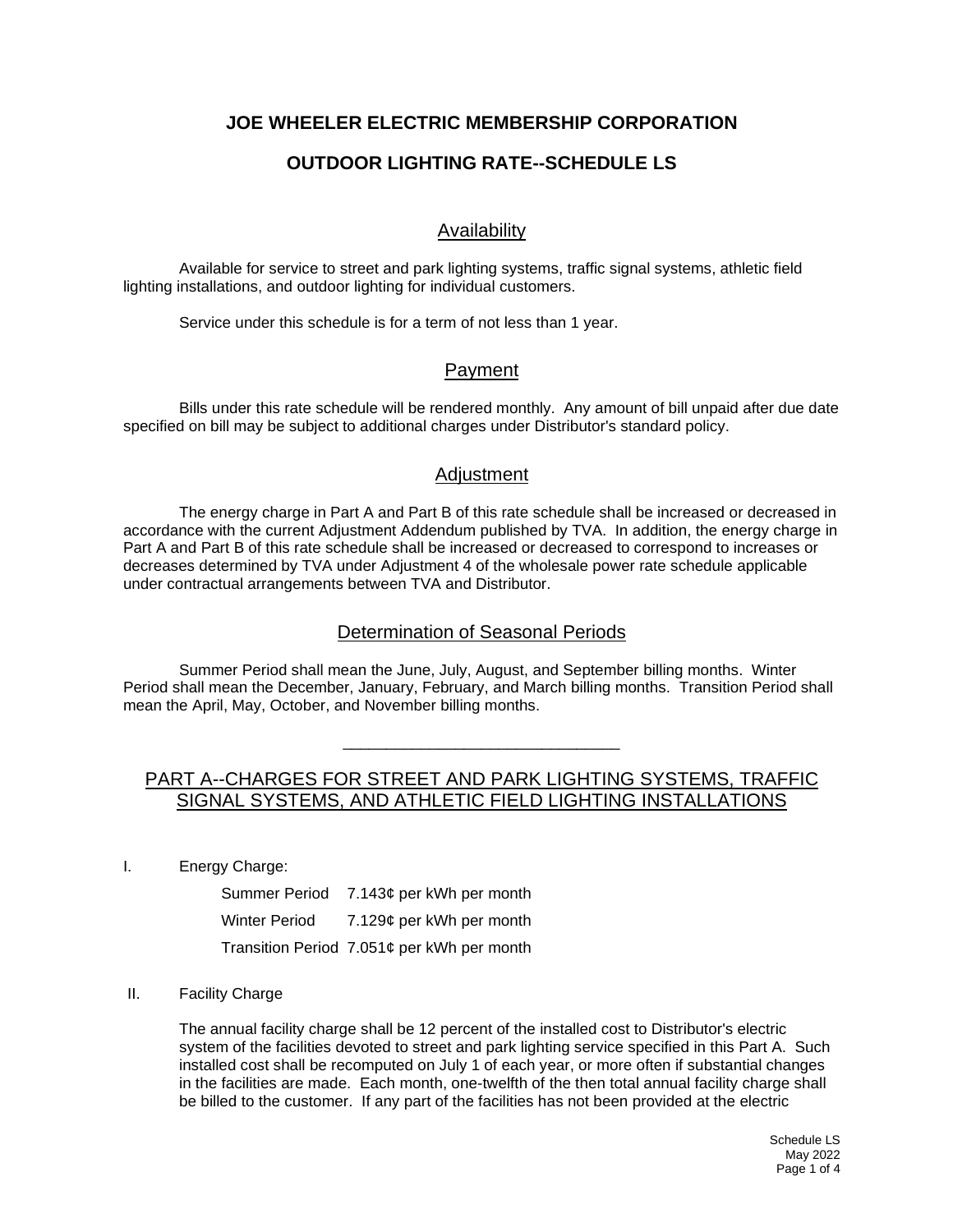system's expense or if the installed cost of any portion thereof is reflected on the books of another municipality or agency or department, the annual facility charge shall be adjusted to reflect properly the remaining cost to be borne by the electric system.

Traffic signal systems and athletic field lighting installations shall be provided, owned, and maintained by and at the expense of the customer, except as Distributor may agree otherwise in accordance with the provisions of the paragraph next following in this section II. The facilities necessary to provide service to such systems and installations shall be provided by and at the expense of Distributor's electric system, and the annual facility charge provided for first above in this section II shall apply to the installed cost of such facilities.

When so authorized by policy duly adopted by Distributor's governing board, traffic signal systems and athletic field lighting installations may be provided, owned, and maintained by Distributor's electric system for the customer's benefit. In such cases Distributor may require reimbursement from the customer for a portion of the initial installed cost of any such system or installation and shall require payment by the customer of a facility charge sufficient to cover all of Distributor's costs (except reimbursed costs), including appropriate overheads, of providing, owning, and maintaining such system or installation; provided that, for athletic field lighting installations, such facility charge shall in no case be less than 12 percent per year of such costs. Said facility charge shall be in addition to the annual facility charge on the facilities necessary to provide service to such system or installation as provided for in the preceding paragraph. Replacement of lamps and related glassware for traffic signal systems and athletic field lighting installations provided under this paragraph shall be paid for under the provisions of paragraph A in Section IV.

III. Customer Charge - Traffic Signal Systems and Athletic Field Lighting Installations.

Distributor shall apply a uniform monthly customer charge of \$2.50 for service to each traffic signal system or athletic field lighting installation.

IV. Replacement of Lamps and Related Glassware - Street and Park Lighting

Customer shall be billed and shall pay for replacements as provided in paragraph B below, which shall be applied to all service for street and park lighting.

- A. Distributor shall bill the customer monthly for such replacements during each month at Distributor's cost of materials, including appropriate storeroom expense.
- B. Distributor shall bill the customer monthly for one-twelfth of the amount by which Distributor's cost of materials, including appropriate storeroom expense, exceeds the product of 3 mills multiplied by the number of kilowatthours used for street and park lighting during the fiscal year immediately preceding the fiscal year in which such month occurs.

## **Metering**

For any billing month or part of such month in which the energy is not metered or for which a meter reading is found to be in error or a meter is found to have failed, the energy for billing purposes for that billing month or part of such month shall be computed from the rated capacity of the lamps (including ballast) plus 5 percent of such capacity to reflect secondary circuit losses, multiplied by the number of hours of use.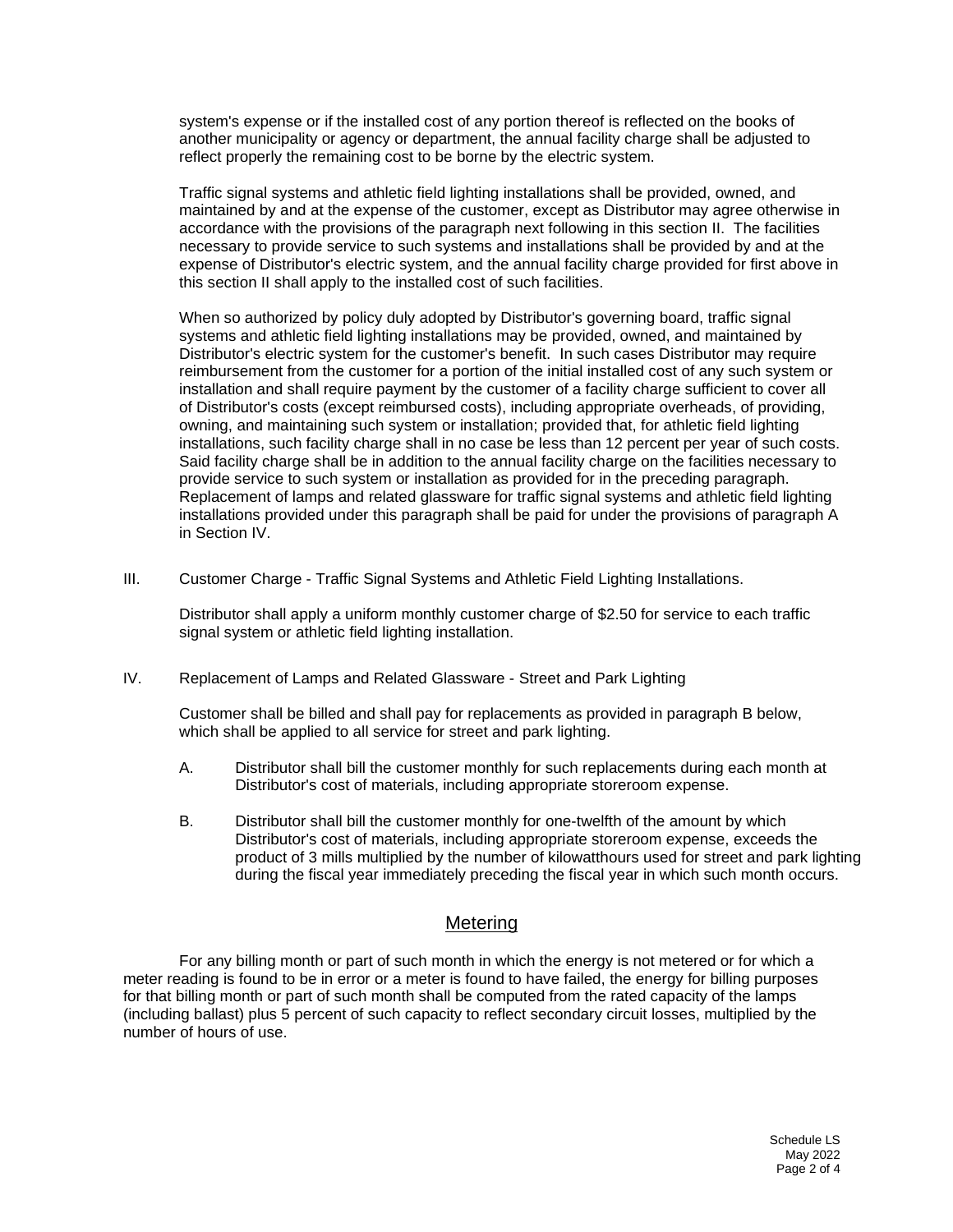#### Revenue and Cost Review

Distributor's costs of providing service under Part A of this rate schedule are subject to review at any time and from time to time to determine if Distributor's revenues from the charges being applied are sufficient to cover its costs. (Such costs, including applicable overheads, include, but are not limited to, those incurred in the operation and maintenance of the systems provided and those resulting from depreciation and payments for taxes, tax equivalents and interest.) If any such review discloses that revenues are either less or more than sufficient to cover said costs, Distributor shall revise the above facility charges so that revenues will be sufficient to cover said costs. Any such revision of the annual facility charge provided for first above in section II of Part A of this rate schedule shall be by agreement between Distributor and TVA.

# PART B--CHARGES FOR OUTDOOR LIGHTING FOR INDIVIDUAL CUSTOMERS

| (a) Type of Fixture           |       | Lamp Size<br>(Watts) (Lumens) | Rated<br>kWh | Facility<br>Charge |
|-------------------------------|-------|-------------------------------|--------------|--------------------|
| Mercury Vapor or Incandescent | 175   | 7,650                         | 70           | \$2.71             |
|                               | 250   | 10,400                        | 98           | \$3.21             |
|                               | 400   | 19,100                        | 155          | \$4.06             |
|                               | 1,000 | 47.500                        | 378          | \$7.98             |
| High Pressure Sodium          | 100   | 8,550                         | 42           | \$4.12             |
|                               | 250   | 23,000                        | 105          | \$5.87             |
|                               | 400   | 45,000                        | 165          | \$6.78             |
|                               | 1,000 | 126,000                       | 385          | \$10.24            |
| Metal Halide Floodlight       | 400   | 36,000                        | 174          | \$12.20            |
| Metal Halide Cobra Head       | 250   | 20,500                        | 107          | \$9.13             |
| Metal Halide                  | 1,500 | 155.000                       | 591          | \$15.44            |
| LED                           | 50    | 3,000                         | 15           | \$6.47             |

#### Charges Per Fixture Per Month

(b) Energy Charge: For each lamp size under (a) above,

|                      | Summer Period 7.143¢ per kWh per month     |
|----------------------|--------------------------------------------|
| <b>Winter Period</b> | 7.129¢ per kWh per month                   |
|                      | Transition Period 7.051¢ per kWh per month |

#### Additional Facilities

The above charges in this Part B are limited to service from a photoelectrically controlled standard lighting fixture installed on a pole already in place. If the customer wishes to have the fixture installed at a location other than on a pole already in place, Distributor may apply an additional monthly charge.

#### Lamp Replacements

Replacements of lamps and related glassware will be made in accordance with replacement policies of Distributor without additional charge to the customer.